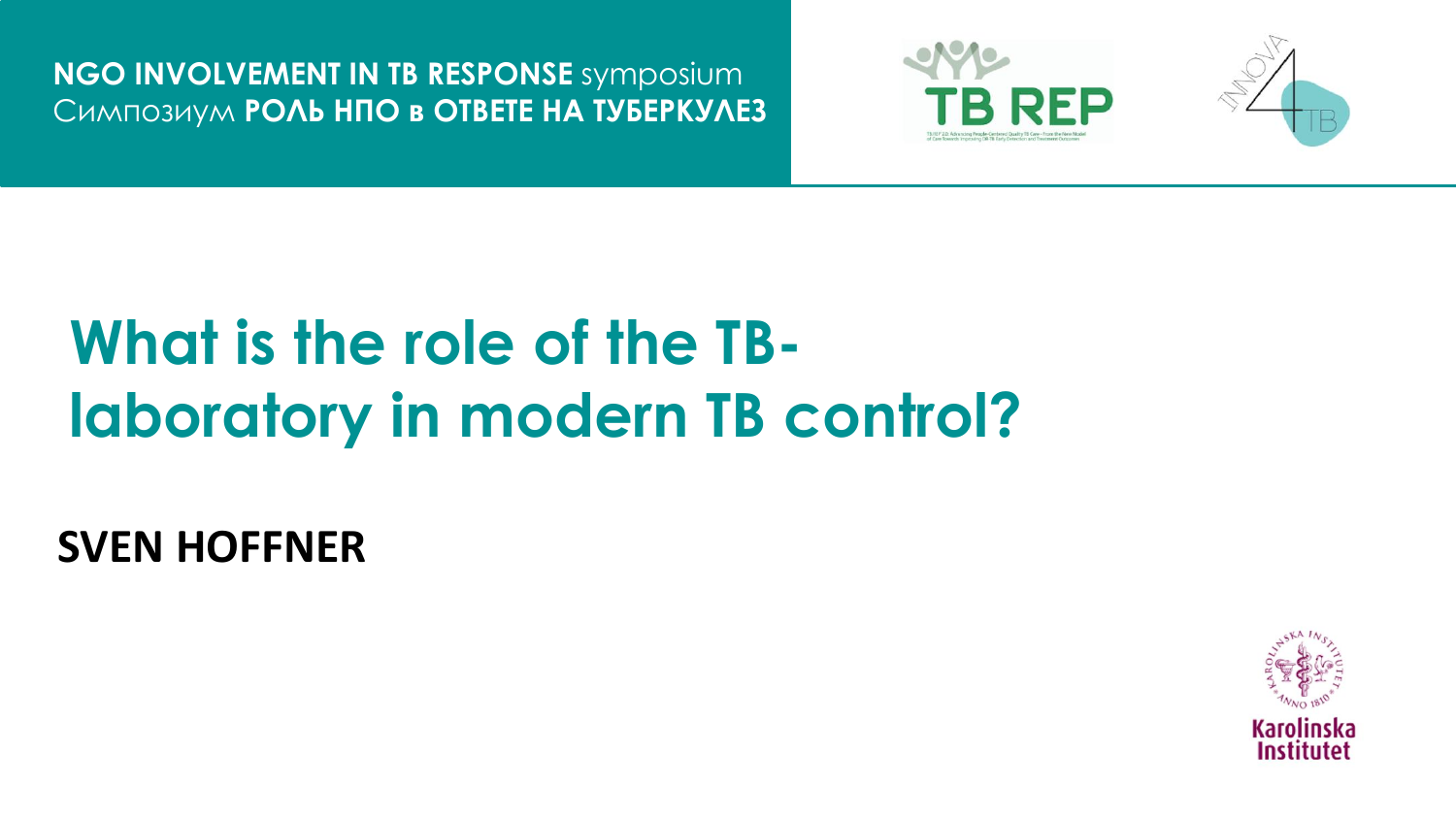The *sensitive, specific and timely diagnosis* of TB, and of MDR-TB, is crucial for the proper control of TB globally.

Cases not detected will not be treated and cured and will thus continue to transmit the disease.

**New drugs – demand new tests New tests - demand new knowledge**

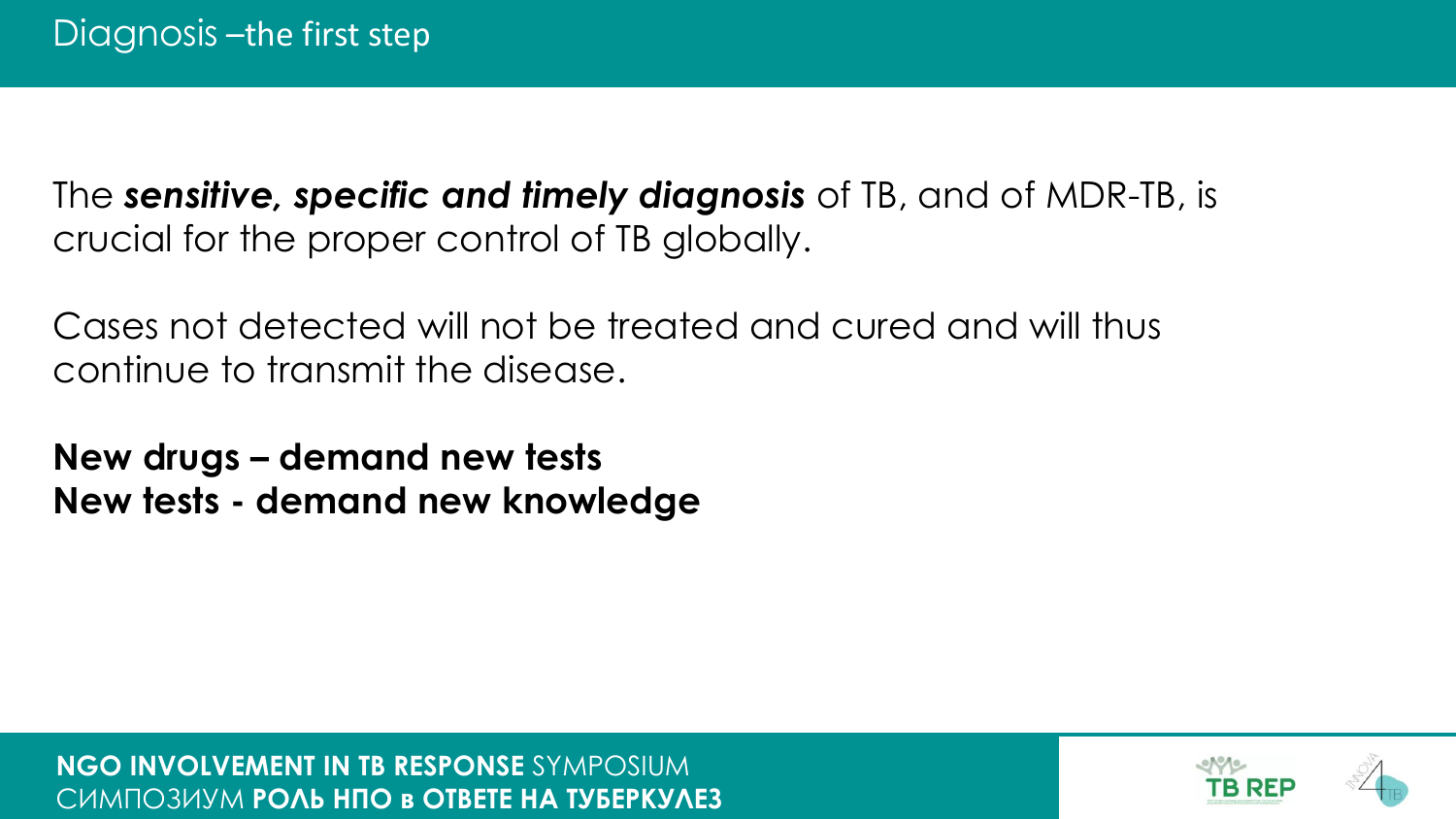# Aim

To correctly and rapidly separate TB-patients that are likely to respond to standard chemotherapy from those likely to fail.

How to do it? Test susceptibility to rifampicin and INH. **MDR-TB detected.** 

NGO INVOLVEMENT IN TB RESPONSE SYMPOSIUM CUMIO3UYM POAL HIO B OTBETE HA TYLEPKYAE3

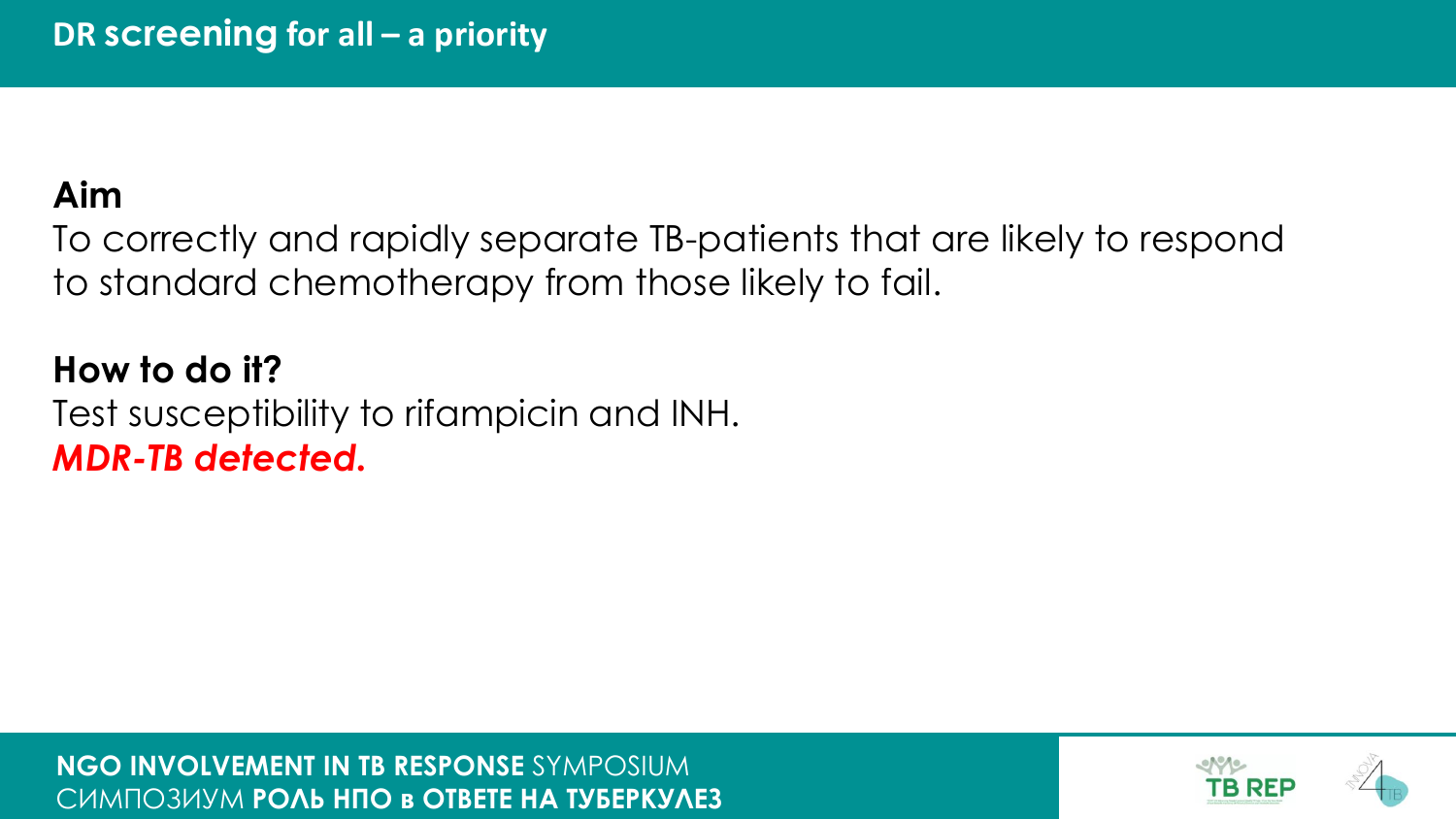| <b>Molecular test</b> | 1 day   |
|-----------------------|---------|
| Liquid medium         | 1 week  |
| Solid medium          | 1 month |

Indirect (testing isolates) vs **direct** (clinical specimens) **testing**.

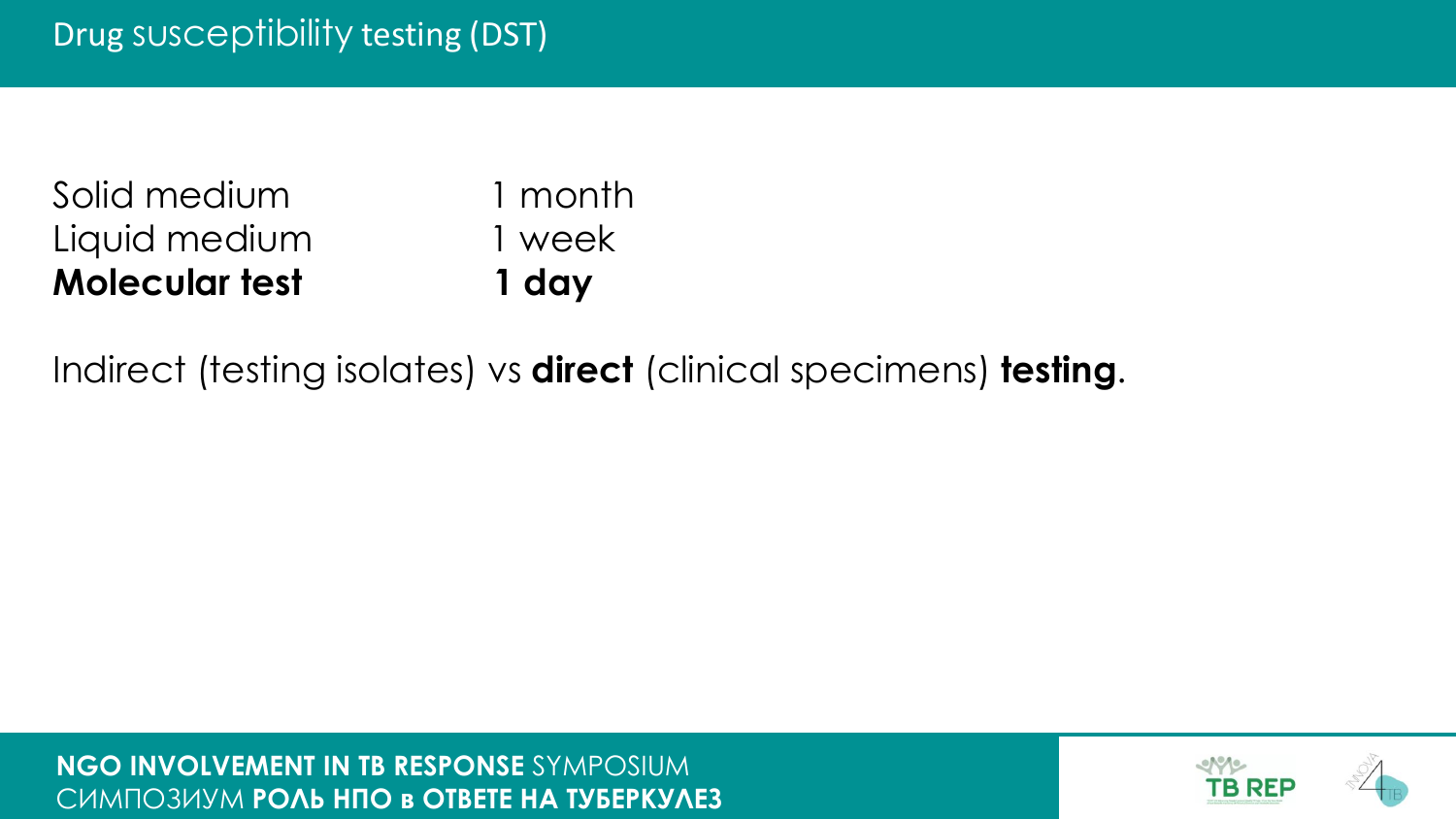- Prompt identification of patients with resistant strains
- Prompt modification of drug regimens to ensure early noninfectiouness and cure
- Directed infection control measures
- Reducing development and spread of MDR-TB

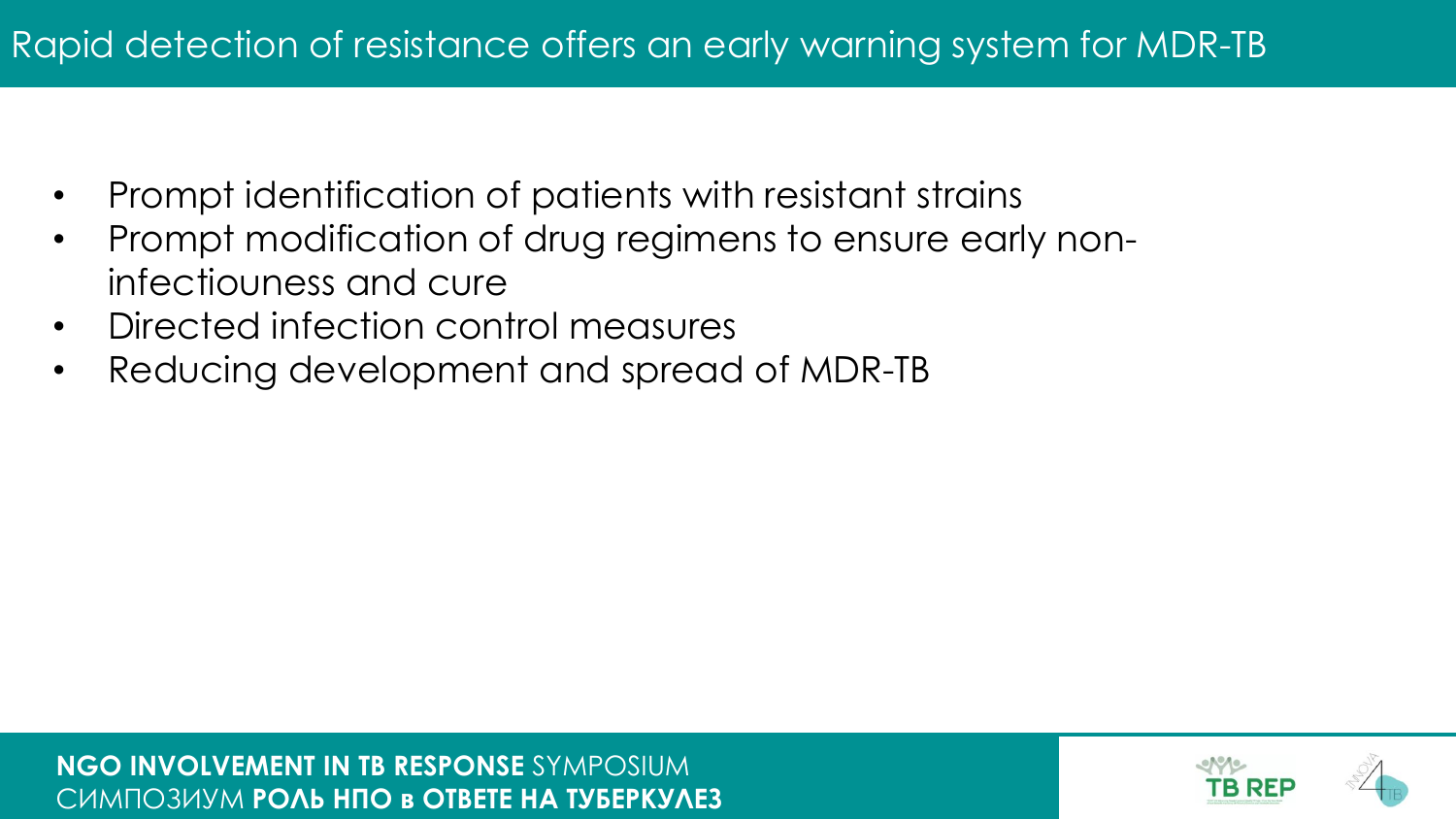



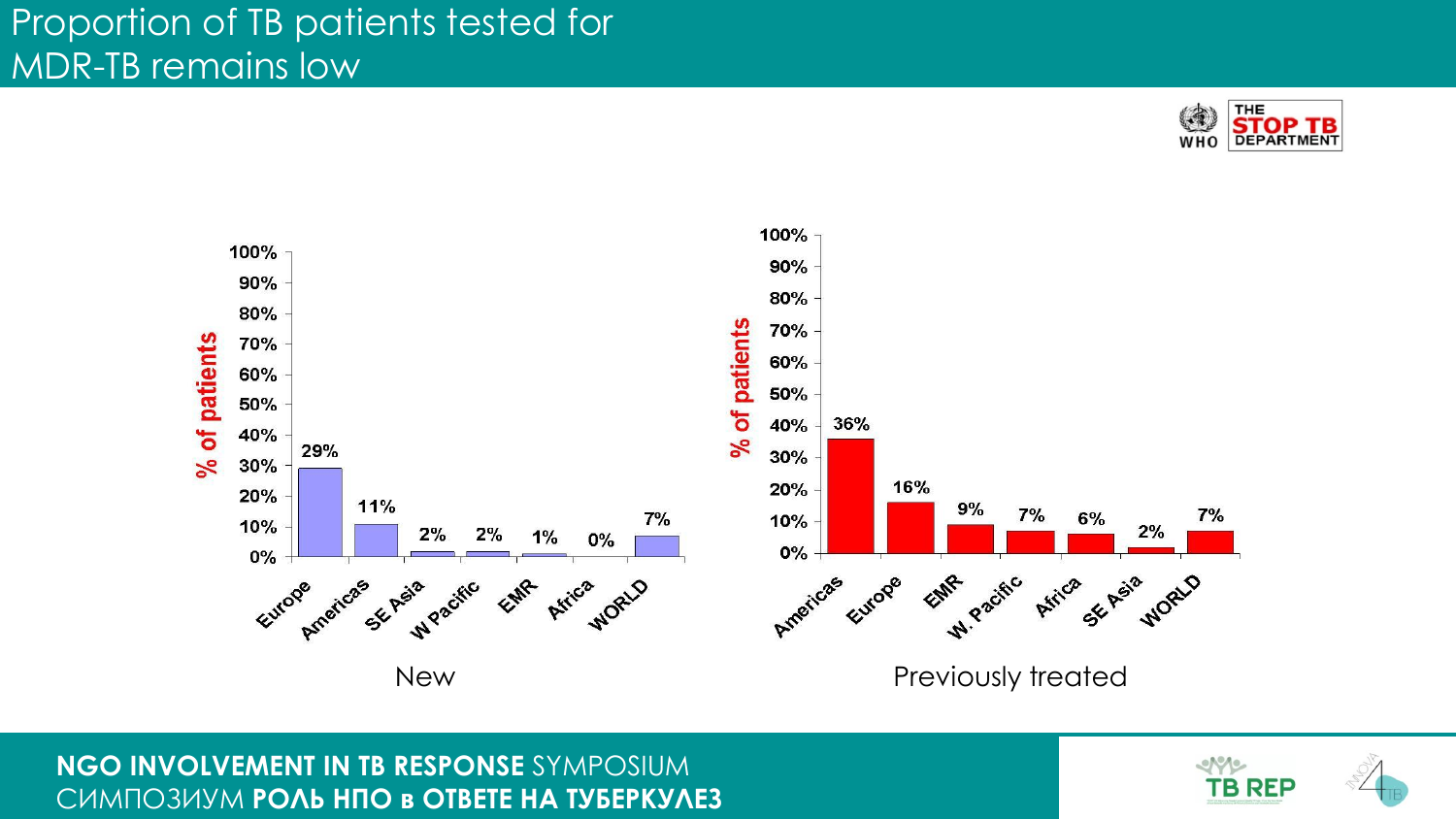## Drug susceptibility testing (DST)

#### *Important to get it right!* Incorrect DST-reports will result in…

• **False susceptible results:**

• **False resistant results:**

**Delayed adjustment to improve the therapy**

**Prolonged infectiousness, and thus further spread of resistant TB**

**Worsen clinical conditions and possible death of the patient** **Unnecessary change of the standard TB chemotherapy**

**Less effective, longer and more costly treatment of the patient**

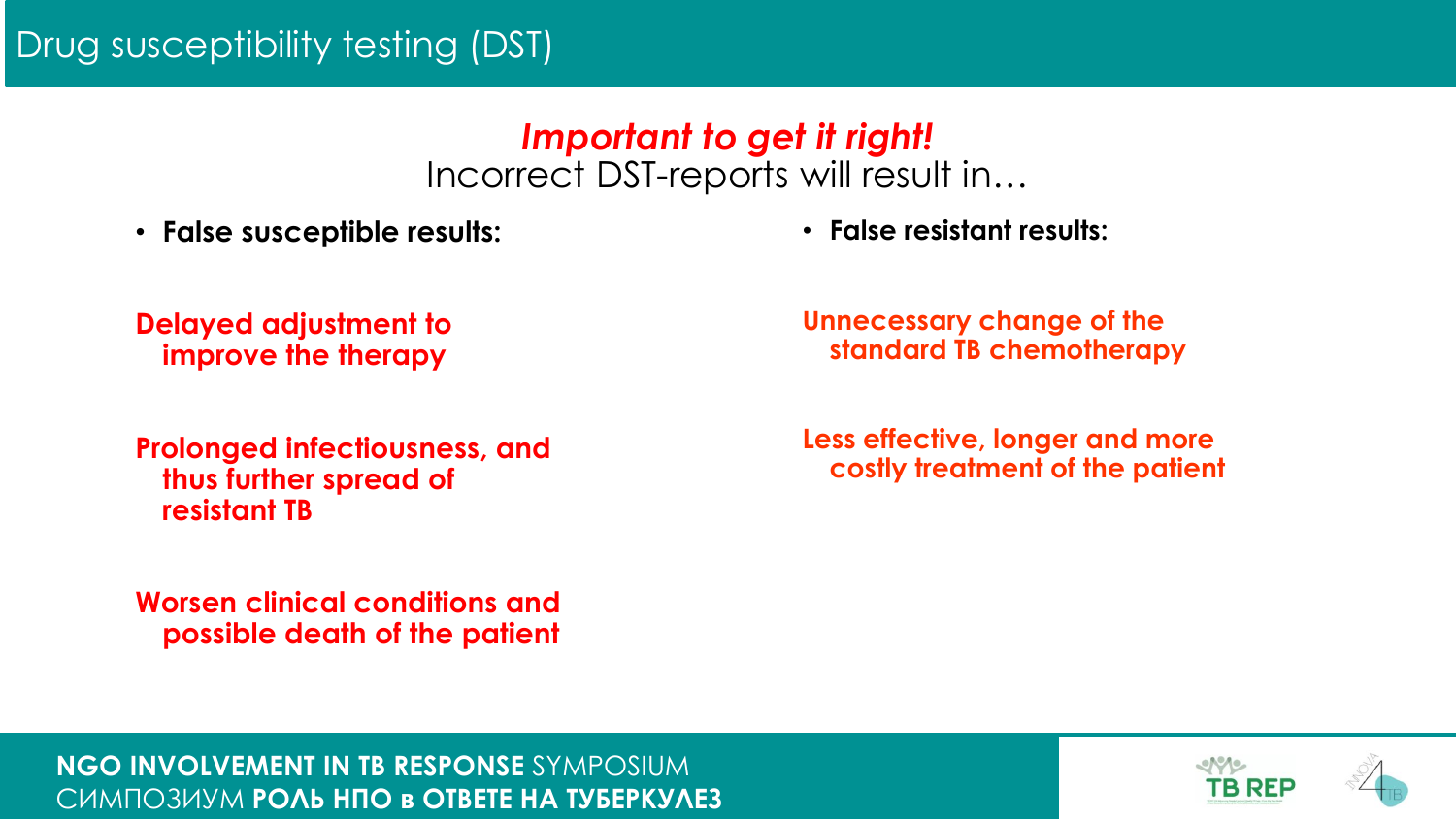To meet the demand we need to

- **Increase the Quantity of DST**
- create capacity
- **Increase the Quality of DST**
- QMS, SOP, IQC, EQA

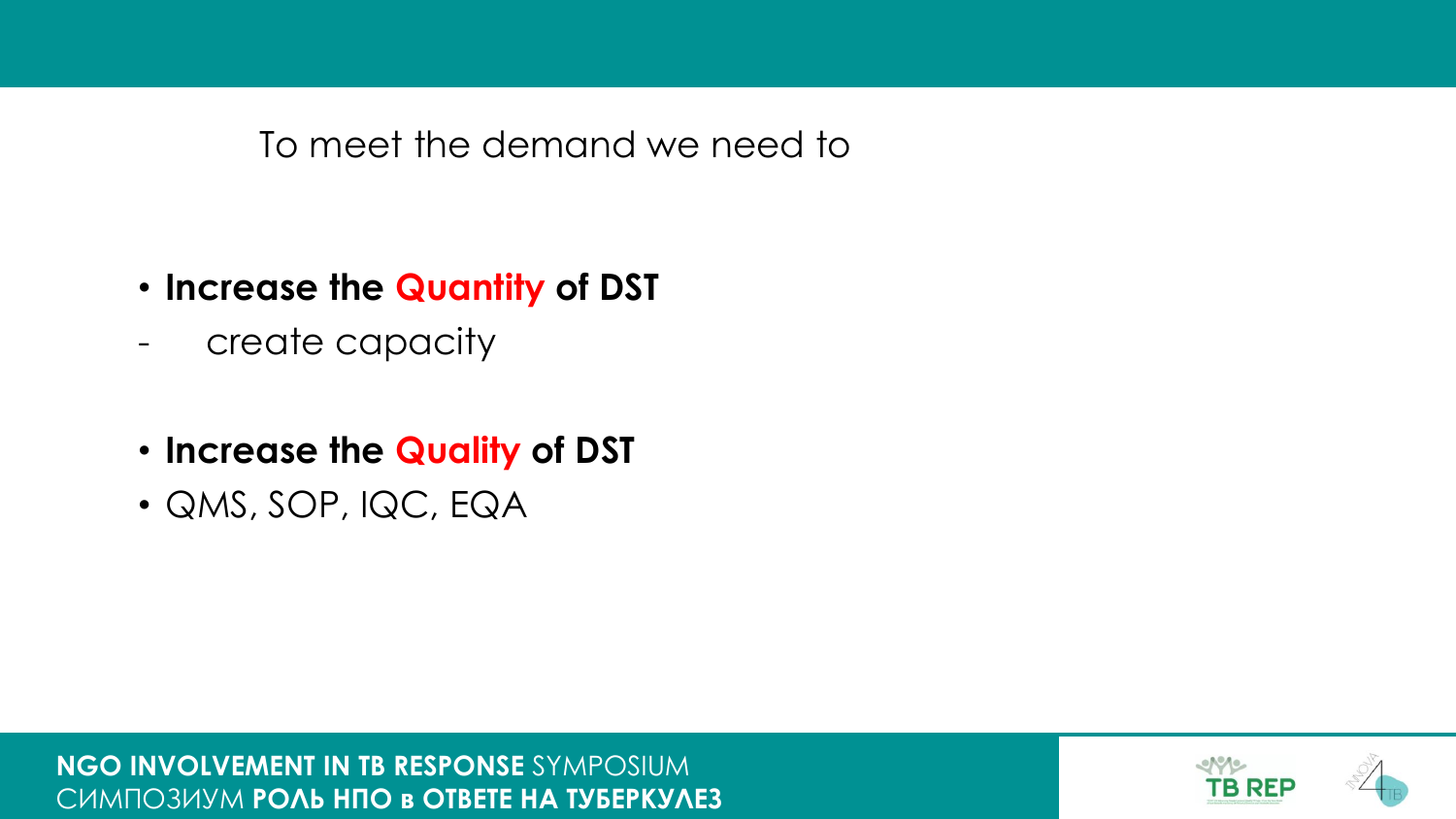# MDR-TB and New Drugs

- TB diagnostic laboratory algorithms need to be updated to meet the demands related to new treatment recommendations.
- DST of Bedaquiline and Linezolid should be implemented.
- DST methods need to be developed for additional drugs used today or planned to be used in the near future.
- Optimally no new drug should be introduced in the therapy before the possible resistance to it can be tested in the laboratory.
- Molecular testing will become increasingly important over time. More research needed for the new and repurposed drugs.
- To ensure high-quality laboratory services, there is a need to develop and implement QC/EQA for all relevant DST methodologies.

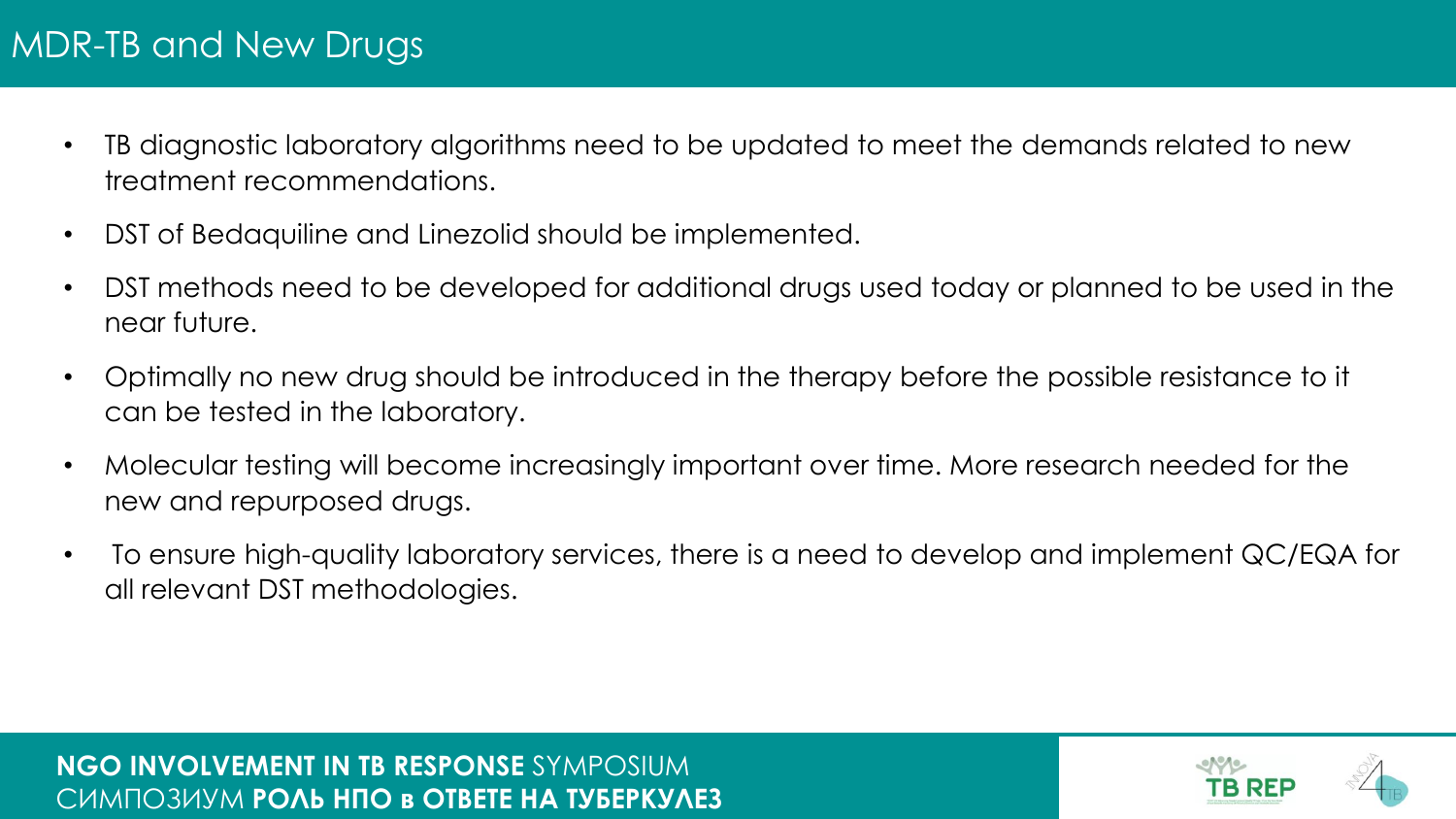- 1. Increased understanding of the epidemiology
- 2. Identification of risk groups and risk settings
- 3. A tool for improved infection control
- 4. Improved characterization of failure cases
- 5. A tool for TB lab QC

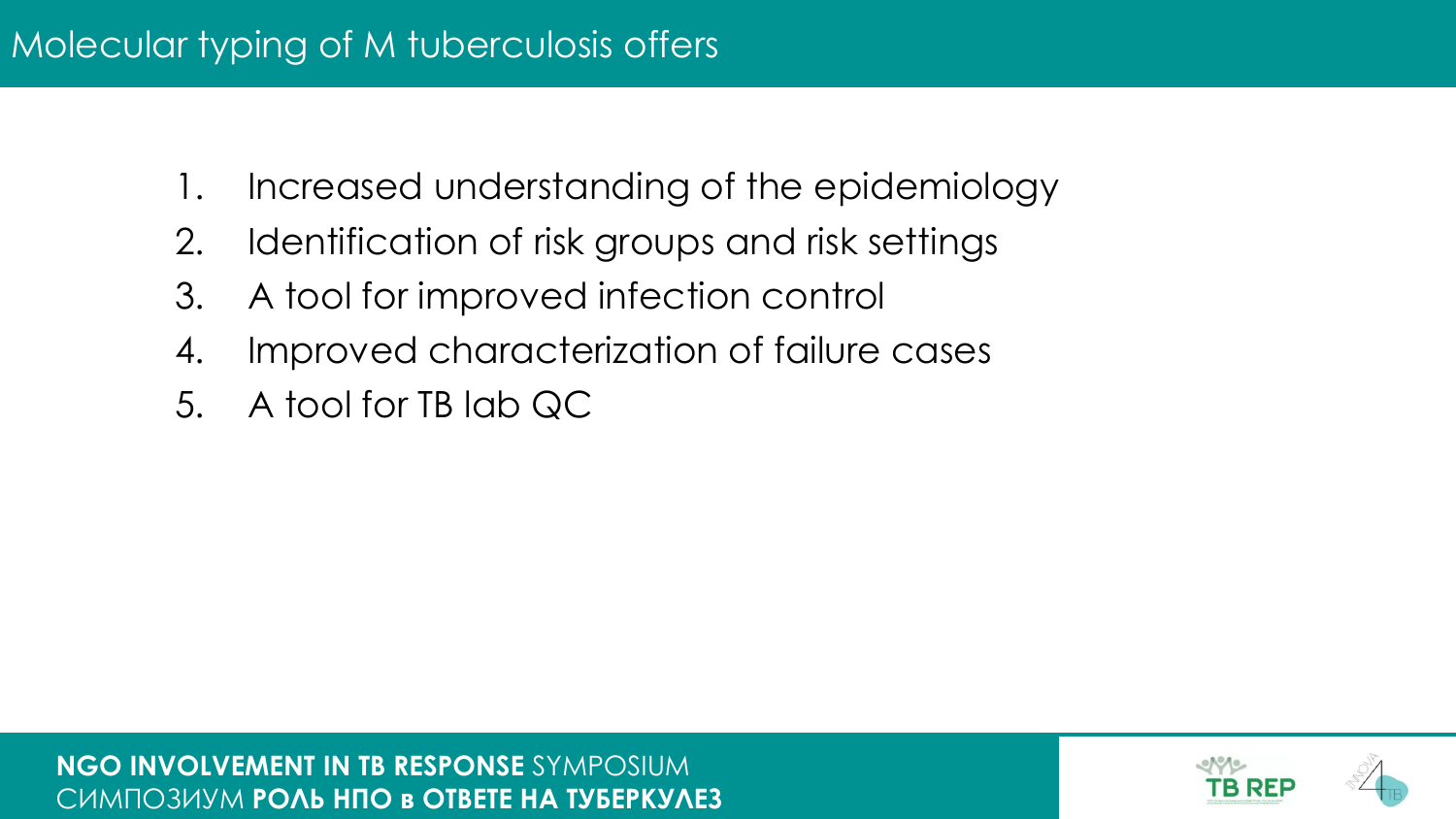## This is not the way....



NGO INVOLVEMENT IN TB RESPONSE SYMPOSIUM CUMNO3UYM POAЬ НПО в ОТВЕТЕ НА ТУБЕРКУЛЕЗ